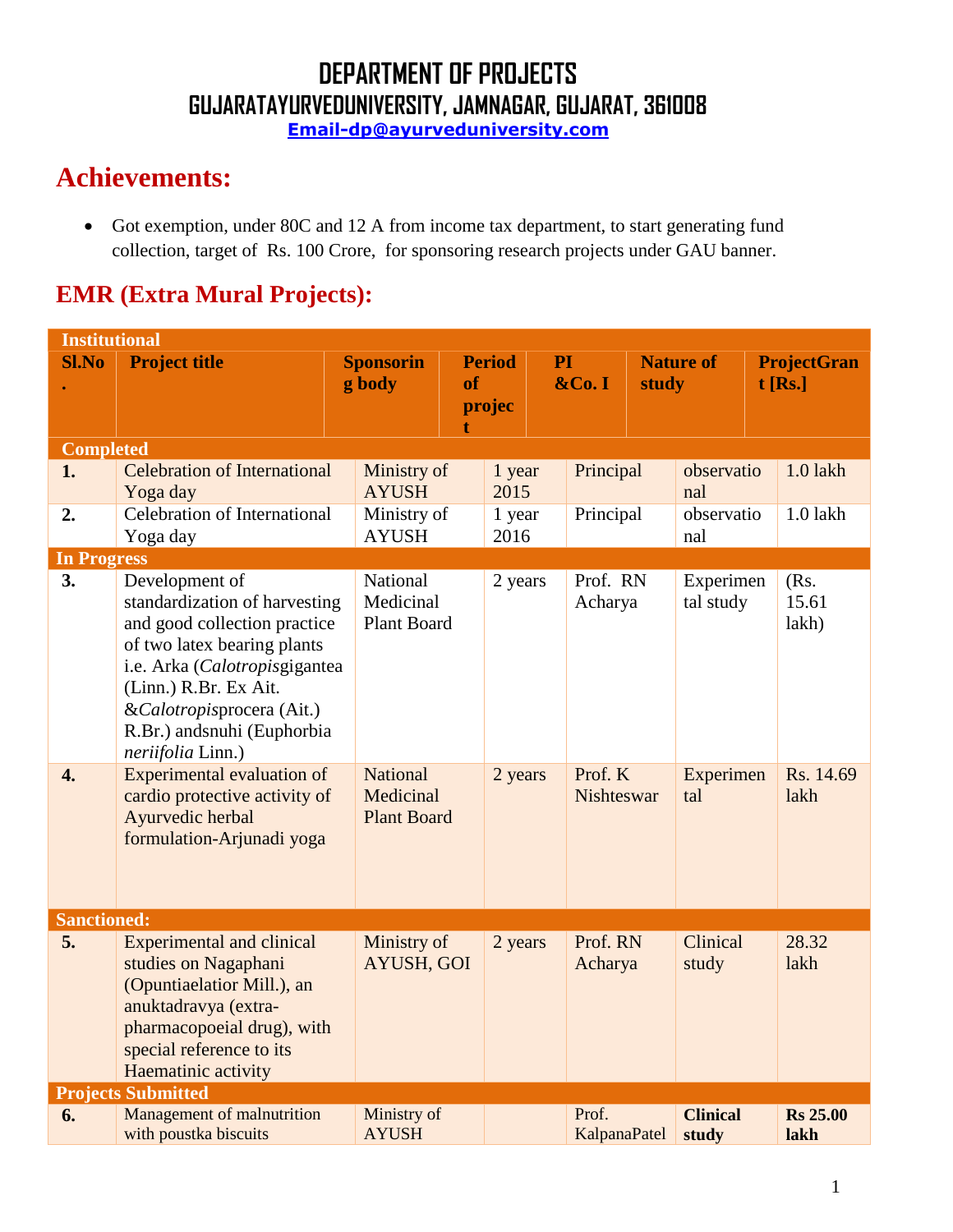| 7.  | Acute and long term toxicity<br>studies of Garbahpala rasa and<br>Kumarakalyana Rasa-<br>Ayurvedicherboimineral<br>formulations                                                             | Ministry of<br><b>AYUSH</b> |        | DrMukeshN<br>ariya                                                      | <b>Experimen</b><br>tal study | <b>Rs</b><br>25.84.00<br>Lakh |
|-----|---------------------------------------------------------------------------------------------------------------------------------------------------------------------------------------------|-----------------------------|--------|-------------------------------------------------------------------------|-------------------------------|-------------------------------|
| 8.  | To develop Pharmacopoeial<br>monographs on single Drugs<br>of plant origin                                                                                                                  | PCIM, Ministry<br>of AYUSH  | 1 year | Dr.<br>HaishaCR,<br>Prof.<br>Rabinarayan<br>Acharya                     | <b>Experimen</b><br>tal study | <b>Rs.10</b><br>lakh          |
| 9.  | To develop standard<br>operating procedure and<br>manufacturing process and<br>quality standards of extracts<br>(water and hydro-alcoholic)<br>of ASY&H plant drugs by<br>extract industry. | PCIM, Ministry<br>of AYUSH  | 1 year | Dr. V J<br>Shukla<br>Dr. Harisha<br>C.RProf.<br>Rabinarayan<br>Acharya  | <b>Experimen</b><br>tal study | <b>Rs.10</b><br>lakh          |
| 10. | To develop Atlas of Thin<br>Layer Chromatography,<br>and Macro and Microscopy<br>Atlas to facilitate the<br>testing procedures of ASU &<br>H drugs.                                         | PCIM, Ministry<br>of AYUSH  | 1 year | Dr. V J<br>Shukla, Dr.<br>Harisha<br>C.RProf.<br>Rabinarayan<br>Acharya | <b>Experimen</b><br>tal study | <b>Rs.10</b><br>lakh          |
| 11. | Fellowship in<br>Ayurveda/Interdisplcinary<br>sciences                                                                                                                                      | Ministry of<br><b>AYUSH</b> |        | Gujarat<br>Ayurved<br>University                                        | <b>Educationa</b><br>I study  | Rs. 25.57<br>crore            |
|     | <b>AYUSH</b> (developmental work)                                                                                                                                                           |                             |        |                                                                         |                               |                               |
| 12. | Upgrading and taking over the<br>department<br><b>IIAPS</b><br>of<br>by<br><b>AYUSH</b>                                                                                                     | Ministry of<br><b>AYUSH</b> |        | Registrar<br><b>GAU</b>                                                 | Developme<br>ntal             | Rs<br>3795.00<br>Lakh         |
| 13. | GAM hospital as Centre of<br>excellence                                                                                                                                                     | Ministry of<br><b>AYUSH</b> |        | Principal<br><b>GAM</b>                                                 | Developme<br>ntal             | Rs 10.00<br>crore             |
| 14. | of<br>Pandu<br>Management<br>(Anaemia) inadoloscent girls<br>and women of reproductive age<br>with Ayurvedic medicines in<br>Jamnagar Taluka of Jamnagar<br>District.                       | Ministry of<br><b>AYUSH</b> |        | Principal<br><b>GAM</b>                                                 | Developme<br>ntal             | Rs. 1.5<br>crore              |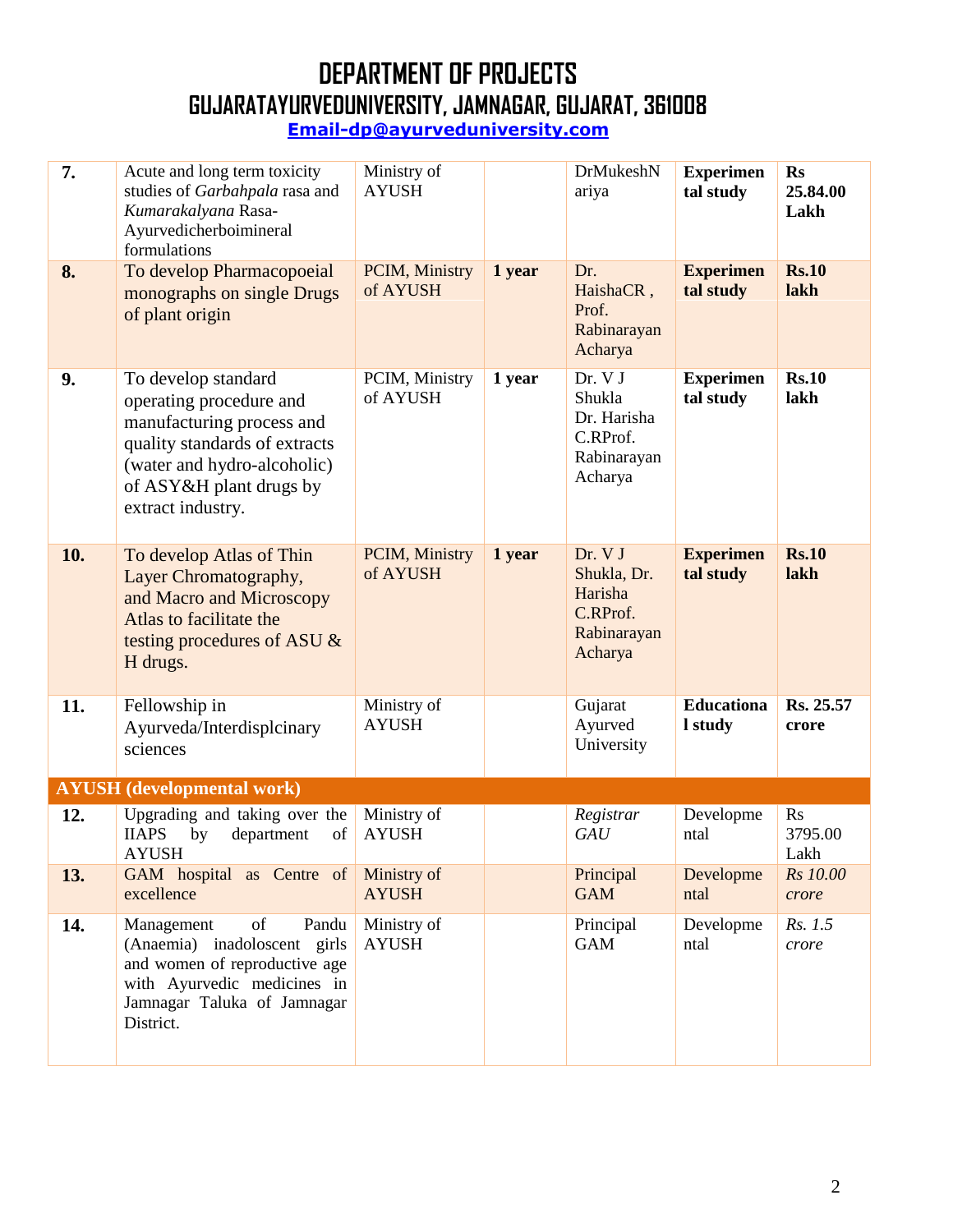**Email-dp@ayurveduniversity.com**

|                   | <b>Collaborative projects</b>                                                        |                                |                                |                                                                        |                        |                                  |
|-------------------|--------------------------------------------------------------------------------------|--------------------------------|--------------------------------|------------------------------------------------------------------------|------------------------|----------------------------------|
| Sl. No.           | <b>Project title</b>                                                                 | <b>Sponsoring</b><br>body      | <b>Period</b><br>of<br>project | <b>PI &amp; Co. I</b>                                                  | Nature of<br>study     | <b>ProjectG</b><br>rant<br>[Rs.] |
| <b>Sanctioned</b> |                                                                                      |                                |                                |                                                                        |                        |                                  |
| 1                 | Elucidation of neuroprotective<br>mechanism of Haritaki                              | DST, New<br>Delhi              | 3 years                        | Prof<br>Tyagarajan<br><b>DrJamuna</b><br><b>RN</b><br>Prof.<br>Acharya | Experiment<br>al study | 53<br>$\mathbf{R}$ s<br>lakh     |
|                   | <b>Under consideration:</b>                                                          |                                |                                |                                                                        |                        |                                  |
| $\overline{2}$    | AYUSH GURU, a web based<br>teaching programme                                        | World Ayurveda<br>Foundation   |                                | Registrar<br>GAU,<br>DrDeepa KK                                        | Educational            | Rs 74 lakh                       |
| 3                 | Multicentric<br>clinical<br>trail<br>on<br>of<br>Ayurvedic<br>management<br>cataract | of<br>Ministry<br><b>AYUSH</b> |                                | Prof.<br>Manjusa R                                                     | Clinical<br>study      | 25.63<br>$\rm Rs$<br>lakh        |

### **INSTITUTIONAL RESEARCH PROJECTS (Under TRC)**

#### **IMR (Intra Mural Projects):**

| SI.<br>No.       | Project title                                                                                                                                       | Period<br><sub>of</sub><br>project | PI & I                                                                                     | <b>Nature</b><br>of<br>study | ProjectGr<br>ant [ $Rs.$ ] |
|------------------|-----------------------------------------------------------------------------------------------------------------------------------------------------|------------------------------------|--------------------------------------------------------------------------------------------|------------------------------|----------------------------|
|                  | <b>Completed</b>                                                                                                                                    |                                    |                                                                                            |                              |                            |
| 1.               | Pharmacognostical evaluation of certain<br>AnuktaDravya (<br>Extrapharmacopoieal<br>Plants)                                                         | 1 year                             | <b>RN</b><br>Prof.<br>Acharya,<br>Dept<br>of Dravyaguna<br>Dr. Harisha CR<br>Dr. VJ Shukla | experiment<br>al             | 5.16 lakhs                 |
| 2.               | Validation of HPTLC methods for the<br><b>GMP</b><br>indentification of Botanicals<br>in<br>environment                                             | 1 year                             | Dr. V J Shukla,<br><b>RN</b><br>Prof.<br>Acharya                                           | experiment<br><sub>a</sub> l | 6.5 lakhs                  |
| 3.               | Experimental evaluation of Anti-Cataract<br>effect of Vasanjan – an indigenous<br>preparation                                                       | $2010-$<br>2012                    | Dr. Manjusha R<br>Dept of Shalakya                                                         | Experimen<br>tal study       | $6,50,000/$ -              |
| $\overline{4}$ . | A clinical study on Ardhavabhedak –<br>and its<br>Migraine<br>management<br>with<br>LaghuSutashekhara<br>Rasa<br>and<br>BrihatDashamoolaTailaNasya' | 2011-2014                          | Dr. DB Vaghela<br>(PI),<br>of<br>Department<br>Shalakya.                                   | Clinical<br>study            | $9,00,000/$ -              |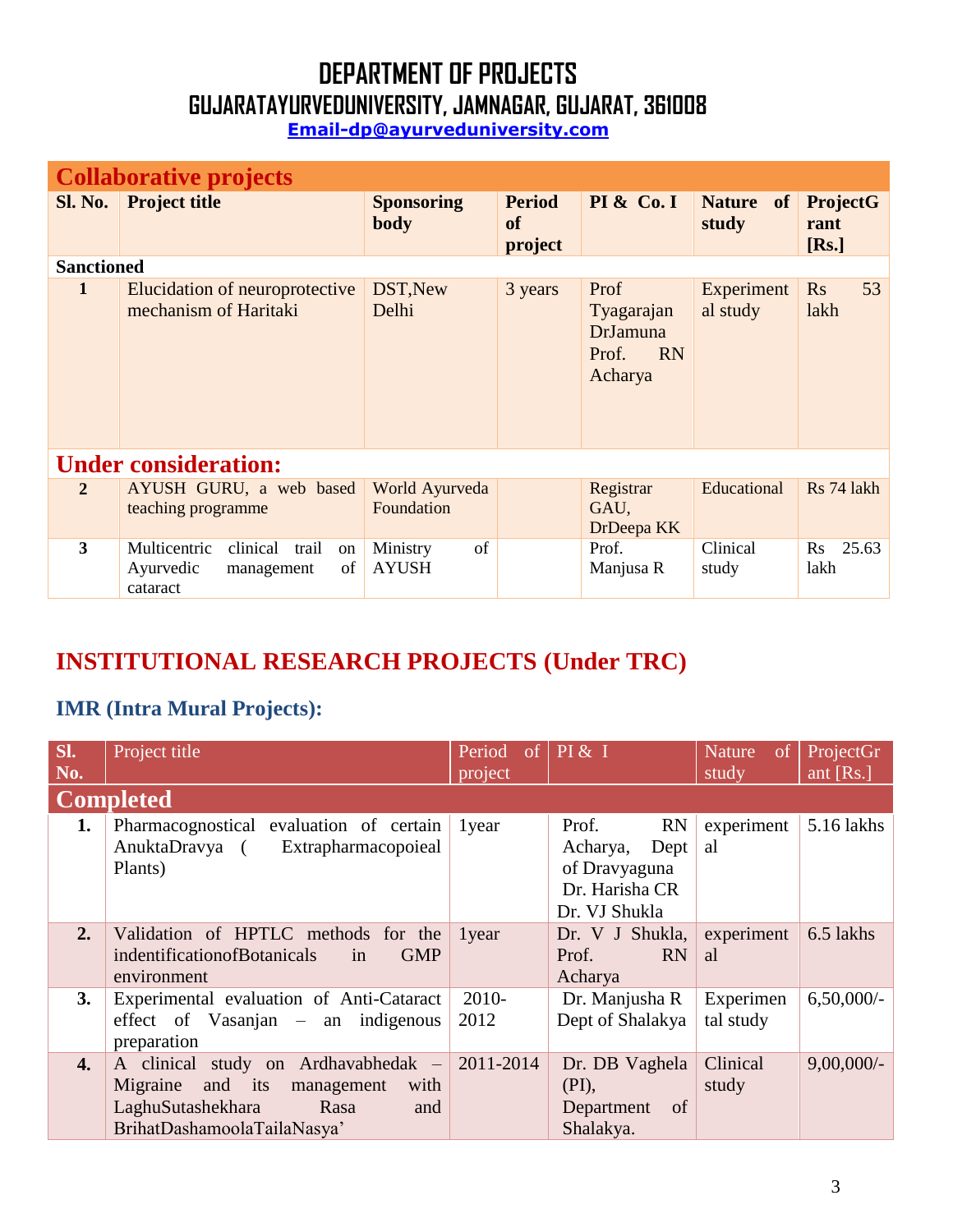| 5.  | Systematic Review of Researches on<br>TamakaShwasa (Bronchial Asthma)"                                                                               | 2012      | Dr.Galib (PI),<br>Dept.<br>of<br>Rasashastra&Bh<br>aishajyaKalpana                                            | Clinical<br>study                   | 9, 97,<br>$500/-$       |
|-----|------------------------------------------------------------------------------------------------------------------------------------------------------|-----------|---------------------------------------------------------------------------------------------------------------|-------------------------------------|-------------------------|
|     | In Progress                                                                                                                                          |           |                                                                                                               |                                     |                         |
| 6.  | Phytopharmacognostical and biological<br>evaluation of six extra pharmacopoeial<br>plants (AnuktaDravya)nof Ayurveda                                 | 2 years   | Prof.<br><b>RN</b><br>Acharya,<br>Dr.<br>Harisha CR, Dr.<br>V J Shukla                                        | Experimen<br>tal study              | 14,92,000<br>$-$ Rs.    |
| 7.  | Cell<br>based in vitro<br>and<br>in<br>vivo<br>Pharmacological<br>of<br>assessment<br>Limnophilarugosa (Roth.) Merr- an extra<br>Pharmacopoieal drug | 2 years   | Dr.<br>MukeshNariya,<br>Prof.<br><b>RN</b><br>Acharya                                                         | Experimen<br>tal study              | 12,56,400<br>$/$ - rs.  |
| 8.  | Digitalization of compilation of the drugs                                                                                                           | 2 years   | Dr. B.R. Patel<br><b>RN</b><br>Prof.<br>Acharya                                                               |                                     | 10,69,500<br>$\sqrt{-}$ |
| 9.  | Pre-clinical and Clinical studies on Naga<br>Bhasmaw.s.r. to Diabetes mellitus"                                                                      | 2011-2016 | Dr. BJ Patgiri<br>(PI),<br>Department of<br>Rasashastra&Bh<br>aishajyaKalpana.                                | Pre-clinical<br>& Clinical<br>study | 41,26,400<br>$\sqrt{-}$ |
|     | <b>10.</b> Systematic Review of Researches on<br>Vranaropana (Tissue Healing) Properties<br>Of Ayurvedic Drugs"                                      | 2012      | Dr. SK Gupta<br>$(PI)$ ,<br>Dept.<br>of<br>ShalyaTantra.                                                      | Clinical<br>study                   | 9,98,<br>$500/-$        |
| 11. | Systematic Review of Researches<br>on<br>Female<br>Infertility (Vandhyatwa)<br>At<br>Various Ayurvedic Research Institutes"                          | 2012      | Dr. LP Dei (PI),<br>Dept.<br>of<br>Streeroga&Prasu<br>titantra.                                               | Clinical<br>study                   | 9,<br>97,<br>$500/-$    |
|     | 12. Wound healing activity and safety profile<br>of Securinegaleucopyrus (Willd.) Muell. -<br>An experimental study                                  | 2015      | <b>TS</b><br>Dr.<br>Dudhamal(PI)<br>Dept.<br>of<br>ShalyaTantra<br>Dr.M.Nariya<br>Dr.S. Gupta<br>Dr.VDMahanta | Experimen<br>tal study              | $9,68,400/-$            |
|     | 13. Lexicon Edition of CharakaSamhita                                                                                                                | 2015      | Vd.<br>HiteshkumarVya<br>S<br>$-(PI)$<br>Dept. of Basic<br>Principles<br>Prof.MaheshVya<br>S                  | Literary<br>Conceptual<br>study     | 17, 17, 500<br>.00      |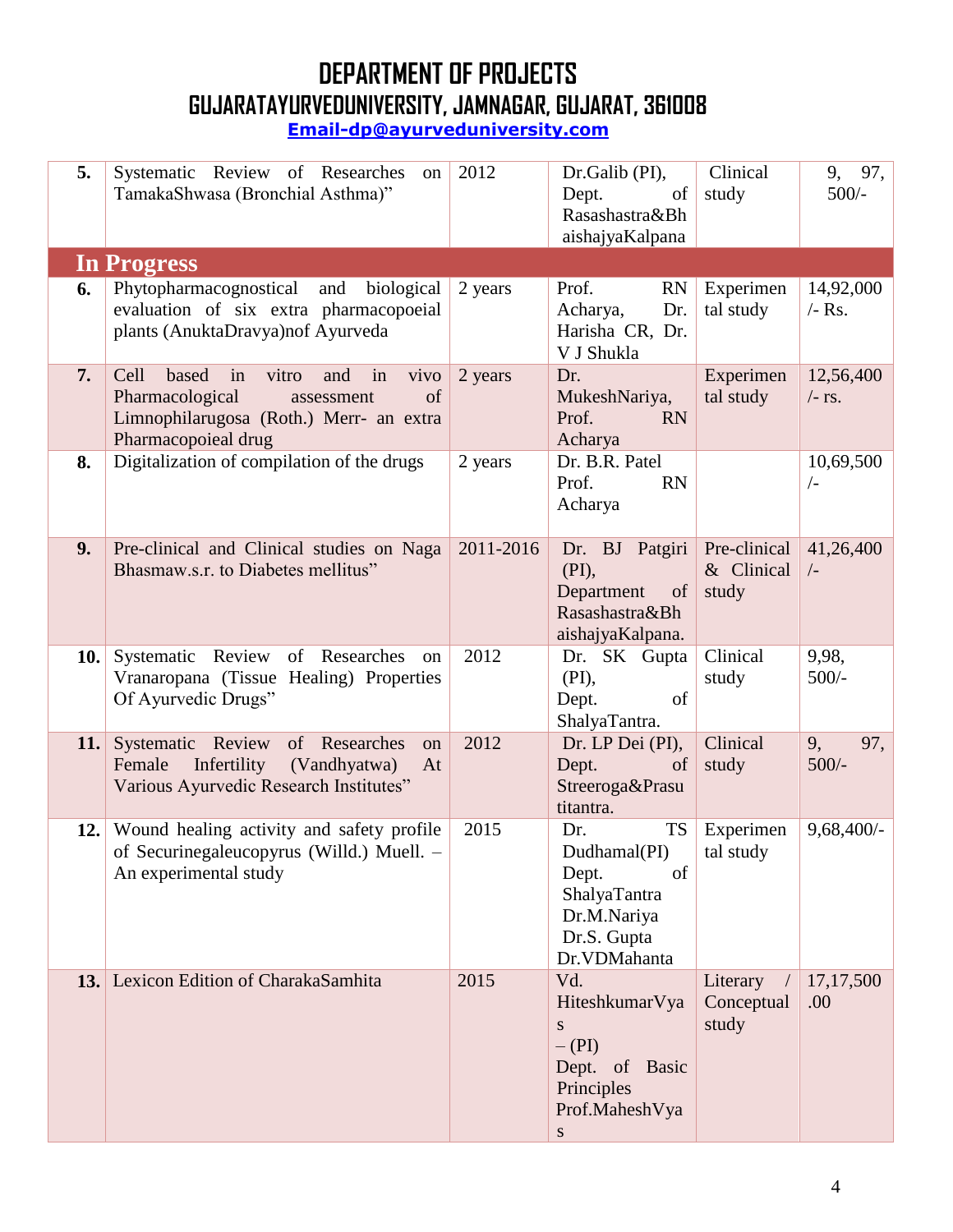|     |                                                                                                                                |      | Dr. AS Baghel,<br>Dr.ShubhangiKa<br>mble                                                                            |                                    |                       |
|-----|--------------------------------------------------------------------------------------------------------------------------------|------|---------------------------------------------------------------------------------------------------------------------|------------------------------------|-----------------------|
|     | <b>14.</b> Safety assessment of Garbhapala Rasa $-A$<br>retrospective study                                                    | 2015 | Shilpa<br>B<br>Dr.<br>Donga $-$ (PI)<br>Dept.<br>of<br>Striroga&Prasuti<br>Tantra<br>Prof. LP Dei                   | Retrospecti<br>ve study            | 9,86,000.<br>00       |
| 15. | Establishment of Seed Bank Reservoir – A<br><b>Research Centre</b>                                                             | 2015 | Dr.Harisha CR -<br>(PI)<br>Pharmacognosy<br>Laboratory<br>Dr.Bhupesh<br>$\mathbf R$<br>Patel                        | Literary<br>Experimen<br>tal study | 11,<br>12.<br>$400/-$ |
| 16. | Assessment of Genotoxic potential of Rasa<br>Parpati and SwasaKuthara Rasa                                                     | 2015 | Dr. Galib $-$ (PI)<br>of<br>Dept.<br>Rasashastra&<br><b>BK</b><br>Prof.<br><b>PK</b><br>Prajapati<br>Dr. BJ Patgiri | Experimen<br>tal study             | 9,<br>60.<br>$000/-$  |
| 17. | Evaluation of clinical efficacy of holistic<br>treatment protocol<br>ayurvedic<br>the<br>in<br>management of RP an IMR project | 2015 | Prof. Manjusha<br>$R - (PI)$<br>Dept.<br>of<br>Shalakya<br>Dr. Piyush<br>D<br>Matalia<br>Dr. AmitMehta              | Clinical<br>study                  | 11,24,800<br>$/$ -    |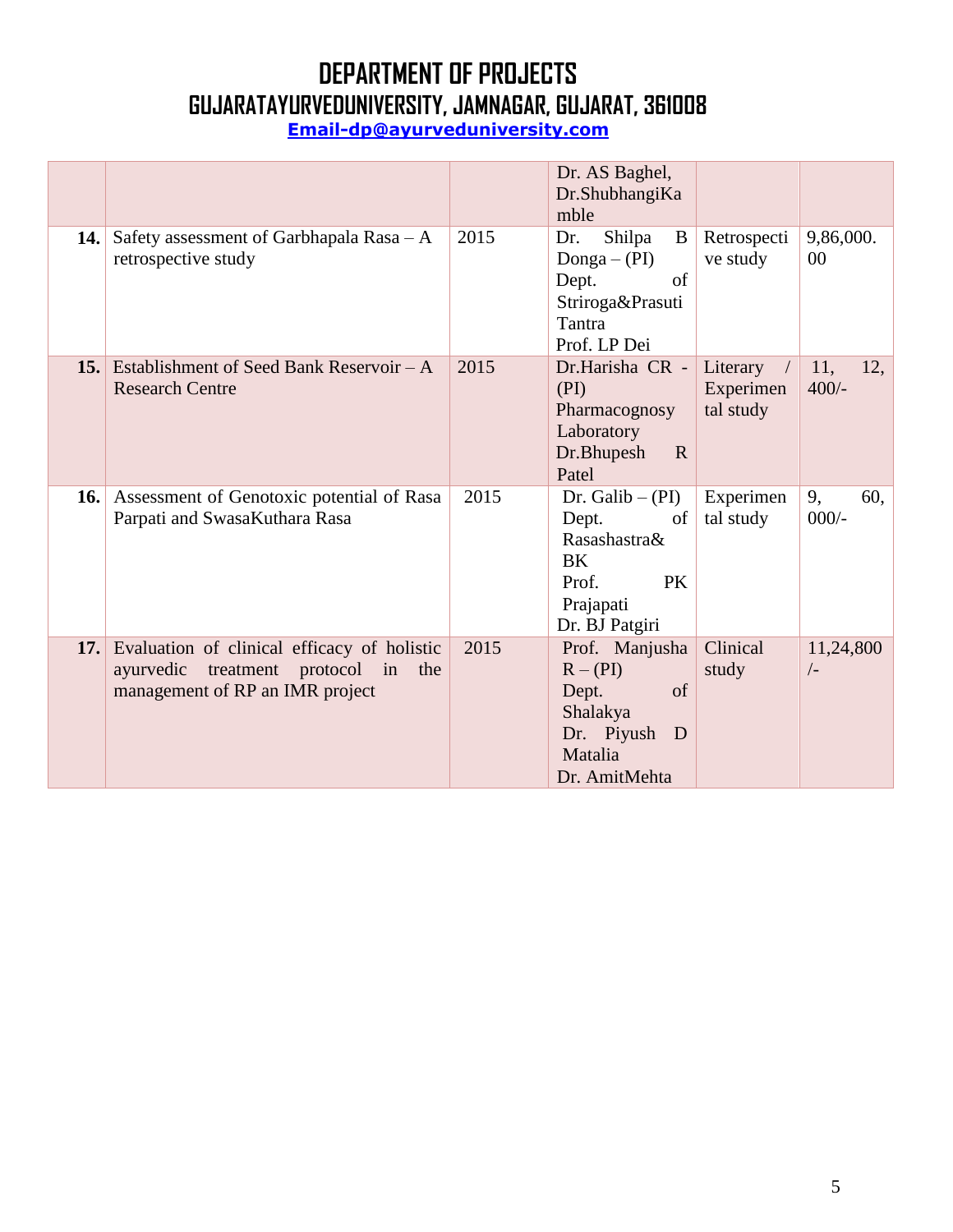#### **Email-dp@ayurveduniversity.com**

### **CONSULTANCY PROJECTS:**

|                | Completed                                                                                                                                                                  |                   |               |                                   |                  |            |
|----------------|----------------------------------------------------------------------------------------------------------------------------------------------------------------------------|-------------------|---------------|-----------------------------------|------------------|------------|
| <b>SI.N</b>    | <b>Project title</b>                                                                                                                                                       | <b>Sponsoring</b> | <b>Period</b> | PI & I                            | <b>Nature of</b> | ProjectGra |
| $\mathbf{0}$ . |                                                                                                                                                                            | <b>body</b>       | of<br>project |                                   | study            | $nt$ [Rs.] |
|                | Supply and Value Chains of<br>major medicinal plants in<br>select mandis and identify<br>gaps and priorities for action<br>by National Medicinal Plants<br>Board of India" | <b>UNDP</b>       | 6 months      | Prof.<br><b>RN</b><br>Achary<br>a | Survey           |            |

### **INDUSTRY SPONSORED PROJECTS (Under TRC)**

| <b>SI.N</b><br>$\mathbf{0}$ . | <b>Project title</b>                                                                                          | <b>Sponsoring body</b>                                           | <b>Period of</b><br>project | PI & co P I                                                                           | <b>Nature</b><br>of study | <b>Project</b><br><b>Grant</b><br>[Rs.] |
|-------------------------------|---------------------------------------------------------------------------------------------------------------|------------------------------------------------------------------|-----------------------------|---------------------------------------------------------------------------------------|---------------------------|-----------------------------------------|
|                               | <b>Completed</b>                                                                                              |                                                                  |                             |                                                                                       |                           |                                         |
| $\mathbf{1}$                  | Efficacy and tolerability of<br>arshonyt tablets and ointment<br>in treatment of ano-rectal<br>disorders      | M/s.<br><b>CharakPharmaPvt</b><br>Ltd,<br>Mahalakshmi,<br>Mumbai | $2009 - 2012$               | Prof. SK<br>Gupta,<br>Head, Dept.<br>of Shalya,<br><b>IPGT&amp;RA</b>                 | Clinical<br>study         | Rs.<br>3,71,10<br>$9/-$                 |
| $\overline{2}$                | Pharmacological evaluation<br>of Argicard capsule for<br>Cardioprotective& Anti-<br>hyperlipidemic activities | Ayurlab Herbals<br>Pvt. Ltd., Raopura,<br>Baroda                 | 2012-2013                   | Dr.<br>Mukeshkum<br>arNariya,<br>Head,<br>Pharmacolo<br>gy Lab,<br><b>IPGT&amp;RA</b> | Experime<br>ntal<br>Study | Rs.<br>57,500/                          |
| $\overline{\mathbf{3}}$       | Pharmacological evaluation<br>of Argicard capsule for<br>Cardioprotective& Anti-<br>hyperlipidemic activities | Ayurlab Herbals<br>Pvt. Ltd., Raopura,<br>Baroda                 | 2012-2013                   | Dr.<br>Mukeshkum<br>arNariya,<br>Head,<br>Pharmacolo<br>gy Lab,<br><b>IPGT&amp;RA</b> | Experime<br>ntal<br>Study | Rs.<br>57,500/                          |
| $\overline{\mathbf{4}}$       | Pharmacological evaluation<br>of Rheumacin capsule for<br>Anti-inflammatory and Anti-<br>arthritic activities | Ayurlab Herbals<br>Pvt. Ltd., Raopura,<br>Baroda                 | 2012-2013                   | Dr.<br>Mukeshkum<br>arNariya,<br>Head,<br>Pharmacolo<br>gy Lab,<br><b>IPGT&amp;RA</b> | Experim<br>ental<br>Study | Rs.<br>48,000/                          |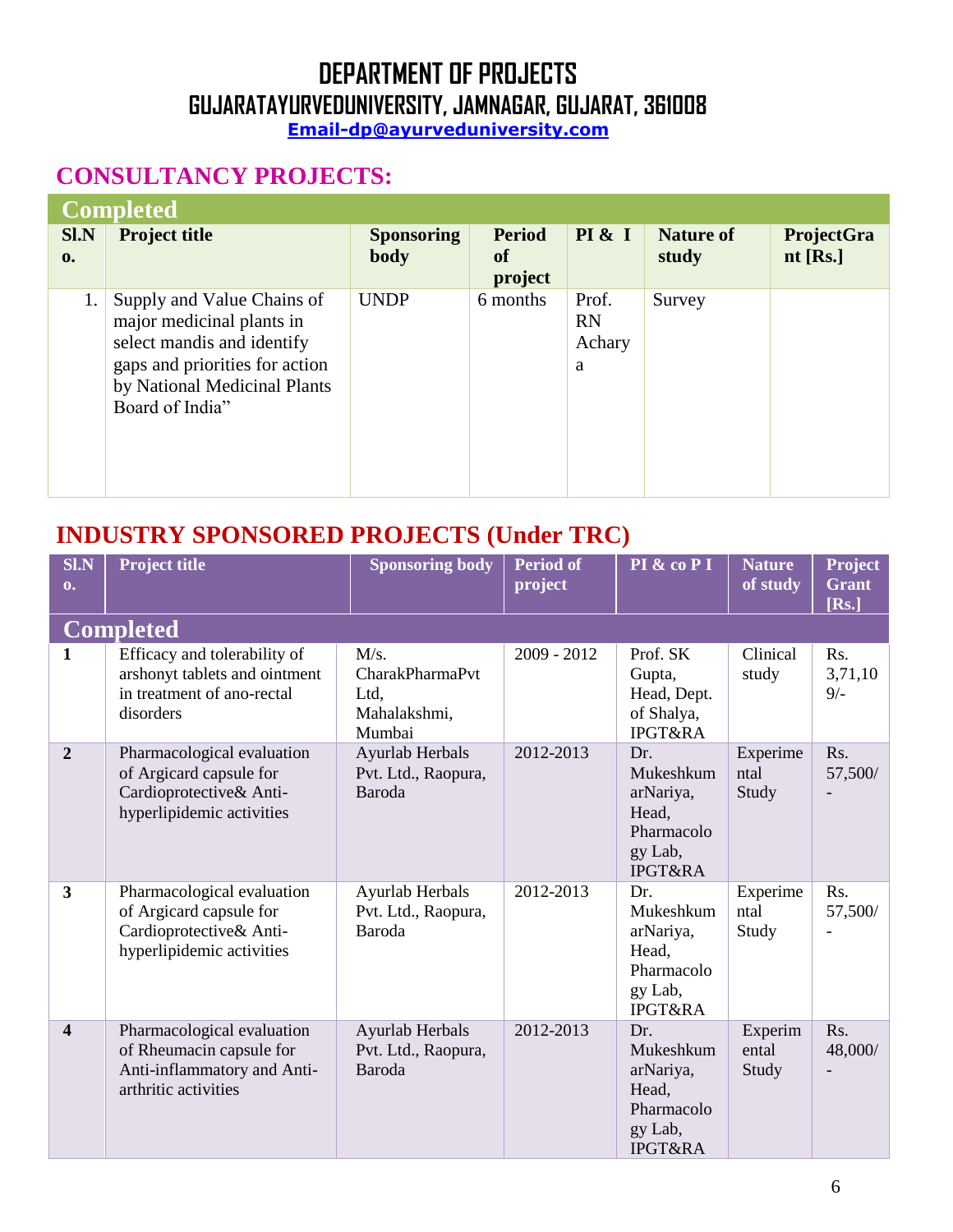| 5                | Pharmacological evaluation<br>of Rheumacin capsule for<br>Anti-inflammatory and Anti-<br>arthritic activities                                    | Ayurlab Herbals<br>Pvt. Ltd., Raopura,<br>Baroda                                                       | 2012-2013         | Dr.<br>Mukeshkum<br>arNariya,<br>Head,<br>Pharmacolo<br>gy Lab,<br><b>IPGT&amp;RA</b> | Experim<br>ental<br>Study | Rs.<br>48,000/   |
|------------------|--------------------------------------------------------------------------------------------------------------------------------------------------|--------------------------------------------------------------------------------------------------------|-------------------|---------------------------------------------------------------------------------------|---------------------------|------------------|
| 6                | <b>Evaluation Of Clinical</b><br><b>Efficacy And Safety Of Spark</b><br>Capsule In The Management<br>Of Oligozoospermia And<br>Asthenozoospermia | Vasu Research<br>Centre,<br>(A Division of<br><b>VASU Health Care</b><br>Pvt. Ltd.),<br>Vadodara       | 2013              | Dr.Anup B<br>Thakar (PI)<br>Dr.Nilesh<br>Bhatt (I)                                    | Clinical<br>study         | 3,72,72<br>$0/-$ |
| $\overline{7}$   | <b>Evaluation Of Clinical</b><br><b>Efficacy And Safety Of</b><br><b>Bonton Active Granules In</b><br>The Management Of<br>Osteoporosis          | Vasu Research<br>Centre<br>(A Division of<br><b>VASU Health Care</b><br>Pvt. Ltd.),<br>Vadodara        | 2013              | Dr. AR<br>Dave (PI)                                                                   | Clinical<br>study         | 4,05,12<br>$0/-$ |
| 8                | <b>Evaluation Of Clinical</b><br>Efficacy & Safety Of Dazzle<br>Capsule In The Management<br>Of Rheumatoid Arthritis<br>(Amavata)                | <b>Vasu Research</b><br>Centre<br>(A Division of<br><b>VASU Health Care</b><br>Pvt. Ltd.),<br>Vadodara | 2013              | Dr.MandipG<br>oyal (PI)                                                               | Clinical<br>study         | 3,81,72<br>$0/-$ |
| $\boldsymbol{9}$ | Anti-inflammatory activity of<br>Loswel tablet and analgesic<br>activity of Dolid tablet                                                         | Dr. Vashishth's Ayur<br>emedies,<br>Ahmedabad                                                          | 2013-2014         | Dr.<br>Mukeshkum<br>arNariya,<br>Head,<br>Pharmacolo<br>gy Lab,<br><b>IPGT&amp;RA</b> | Experim<br>ental<br>Study | Rs.<br>40,000    |
| 10               | Effect of Omega rich capsule<br>against Isoproperenol induced<br>myocardial infarction in<br>hyperlipedemic rats                                 | M/s. RPS Biotech<br>Pvt. Ltd., Satara<br>Maharashtra.                                                  | 2014-15           | Dr.<br>Mukeshkum<br>arNariya,<br>Head,<br>Pharmacolo<br>gy Lab,<br><b>IPGT&amp;RA</b> | Experim<br>ental<br>Study | 77,500/          |
| 11               | Toxicological study of<br>Neurogrex capsule                                                                                                      | ZoeticAyurvedic<br>Pvt. Ltd.,<br>Ahmedabad                                                             | 2014-15           | Dr.<br>Mukeshkum<br>arNariya,<br>Head,<br>Pharmacolo<br>gy Lab,<br><b>IPGT&amp;RA</b> | Experim<br>ental<br>Study | 88,000/          |
| 12               | Toxicological study<br>of Metriviv syrup                                                                                                         | ZoeticAyurvedic<br>Pvt. Ltd.,<br>Ahmedabad                                                             | 2014-<br>continue | Dr.<br>Mukeshkum<br>arNariya,<br>Head,                                                | Experim<br>ental<br>Study | 88,000/          |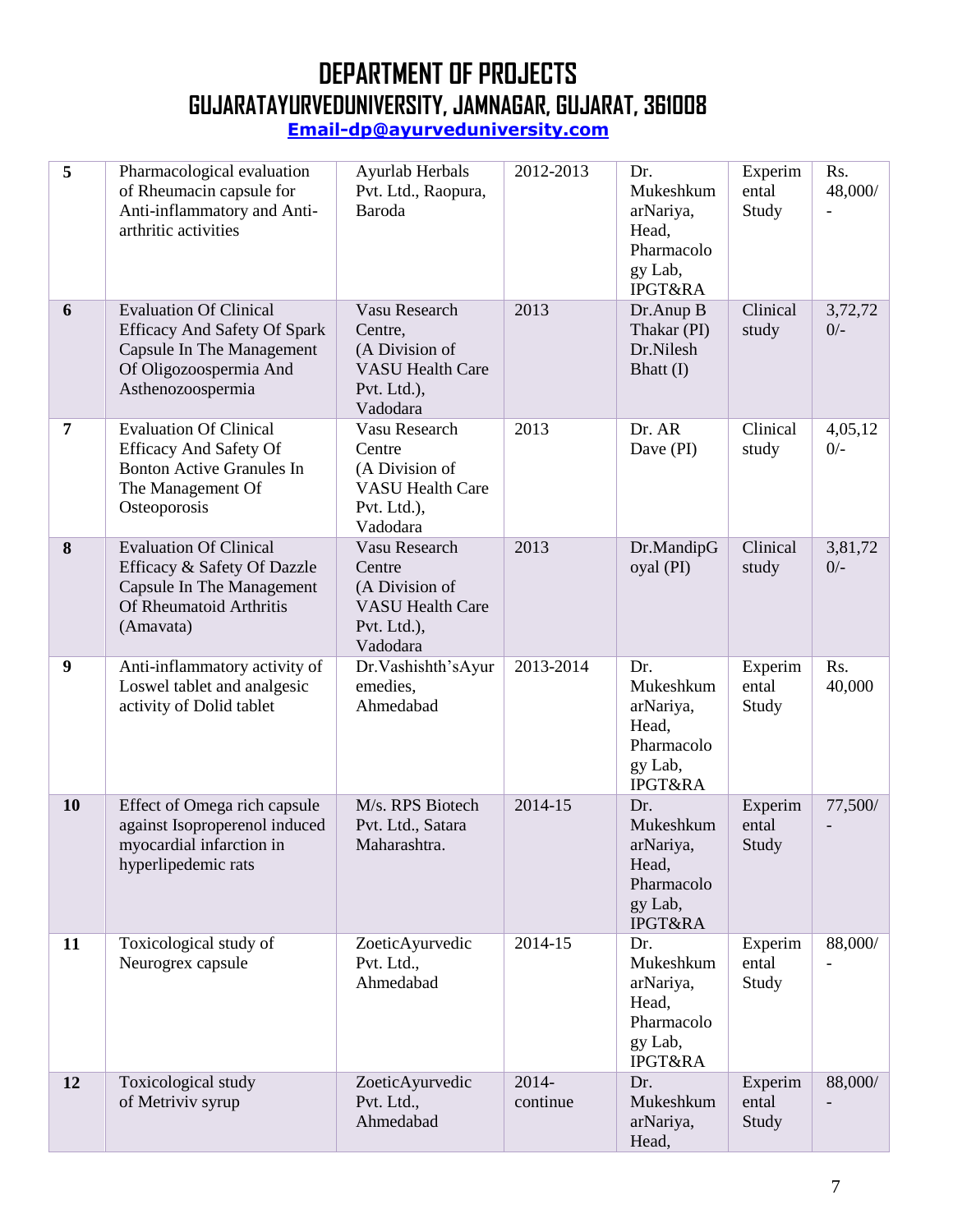|    |                                                                                                                                                         |                                                                |           | Pharmacolo<br>gy Lab,<br><b>IPGT&amp;RA</b>                                           |                           |                  |
|----|---------------------------------------------------------------------------------------------------------------------------------------------------------|----------------------------------------------------------------|-----------|---------------------------------------------------------------------------------------|---------------------------|------------------|
| 13 | <b>Standardization of Neurogrex</b><br>capsule in QC environment                                                                                        | ZoeticAyurvedic<br>Pvt. Ltd.,<br>Ahmedabad                     | 2014-2015 | Dr. VJ<br>Shukla,<br>Head,<br>Pharma.<br>Chemistry<br>Lab.,<br><b>IPGT&amp;RA</b>     | Experim<br>ental<br>Study | 27,500/          |
| 14 | <b>Standardization of Metriviv</b><br>syrup in QC environment                                                                                           | ZoeticAyurvedic<br>Pvt. Ltd.,<br>Ahmedabad                     | 2014-2015 | Dr. VJ<br>Shukla,<br>Head,<br>Pharma.<br>Chemistry<br>Lab.,<br><b>IPGT&amp;RA</b>     | Experim<br>ental<br>Study | 27,500/          |
|    | <b>In Progress</b>                                                                                                                                      |                                                                |           |                                                                                       |                           |                  |
| 15 | Evaluation of clinical efficacy<br>& safety of Sainatablets in the<br>management of sinusitis<br>(Pratishyaya)                                          | Ayurchem<br>Products,<br>Dombivali,<br>Maharashtra             | 2015      | Dr. DB<br>Vaghela,<br>Asst.<br>Professor,<br>Department<br>of<br>ShalakyaTan<br>tra,  | Clinical<br>study         | 3,67,50<br>$0/-$ |
| 16 | Pharmacological evaluation<br>of Zymodyne capsule on<br>digestive enzymes and<br>appetizer activity in rats                                             | Ayurlab Herbals<br>Pvt. Ltd., Raopura,<br>Baroda               | 2013-2014 | Dr.<br>Mukeshkum<br>arNariya,<br>Head,<br>Pharmacolo<br>gy Lab,<br><b>IPGT&amp;RA</b> | Experim<br>ental<br>Study | Rs.<br>60,000/   |
| 17 | Evaluation of clinical safety<br>& efficacy of Stifain Tablet in<br>the management of<br><b>Rheumatoid Arthritis</b><br>(Amavata)                       | Ayurchem<br>Products,<br>Dombivali,<br>Maharashtra             | 2015      | Dr.MandipG<br>oyal, Asst.<br>Professor,<br>Department<br>of<br>Kayachikitsa           | Clinical<br>study         | 3,84,03<br>$0/-$ |
| 18 | A clinical study to evaluate<br>the Stanyjanana<br>(galactogogue) effect of<br>Promolact capsules and<br>granules(An open randomized<br>clinical study) | M/s. Mercury<br>Laboratories<br>Limited,<br>Gorwa,<br>Vadodara | 2015      | Prof.<br>Kalpana S<br>Patel,<br>Dept. of<br>Kaumarabhr<br>itya                        | Clinical<br>study         | 2,93,28<br>$0/-$ |